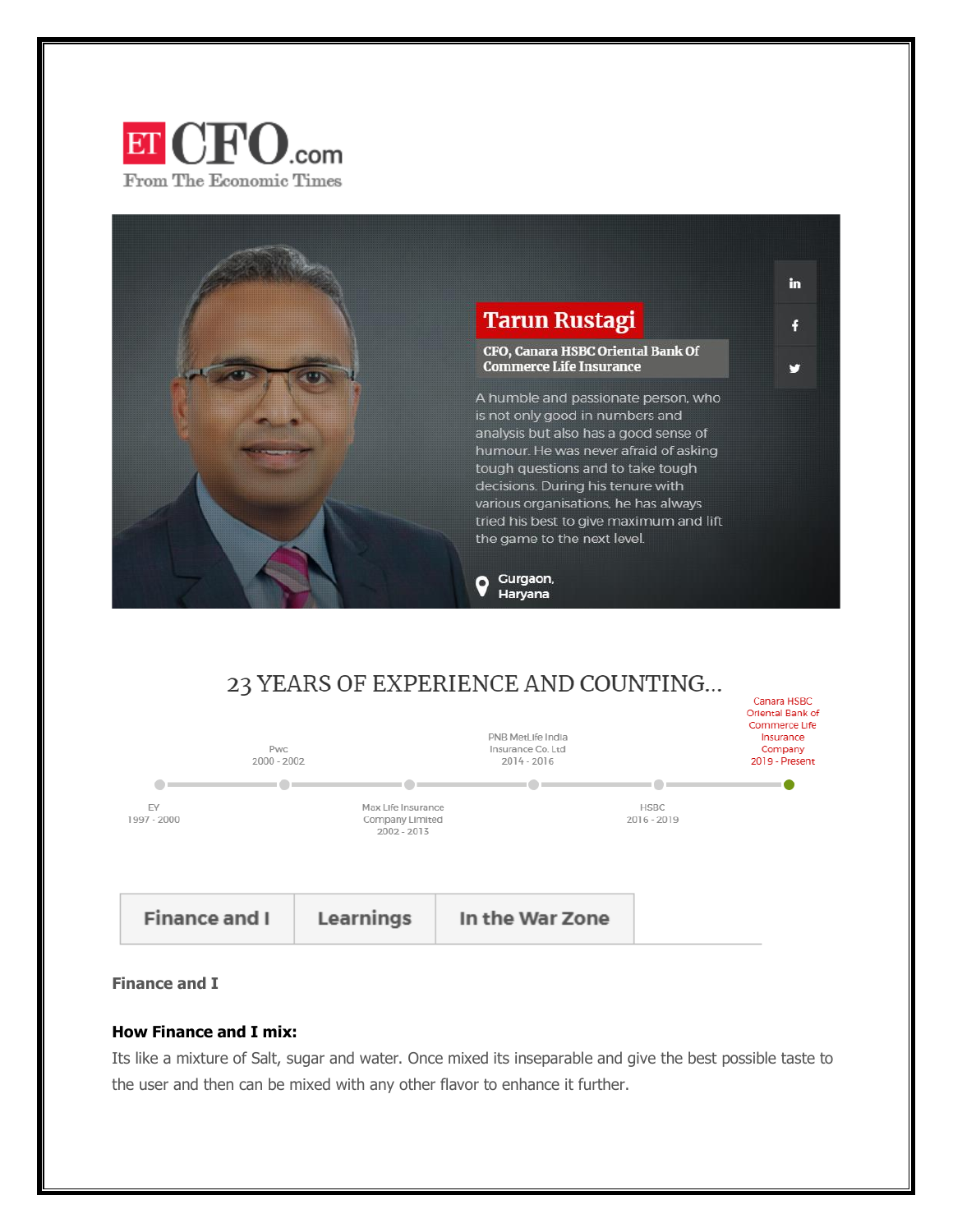## **Being CFO to me means:**

Being responsible and accountable not only for the Financial aspects of the organization but also bringing ease in dealing with financial aspects to business and ensuring strategic purpose of the organization is channelized and fueled.

# **Motto I live by:**

Everything and anything can be improved if you wish so

# **When I switch any company I would like to be remembered for:**

A person who believed in change, who is approachable by anyone anytime and was always standing behind his team

# **Next pit stop:**

Still few more laps to go before next pit stop

# **Leadership Mantra:**

Your team makes you good or bad leader, selecting them and then guide them is your responsibility

# **If not a CFO then...**

May be a stage artist

# **What is my CFO story:**

A humble and passionate person, who is not only good in numbers and analysis but also has a good sense of humor. He was never afraid of asking tough questions and to take tough decisions. During his tenure with various organizations he has always tried his best to give maximum and lift the game to next level.



# **Learnings**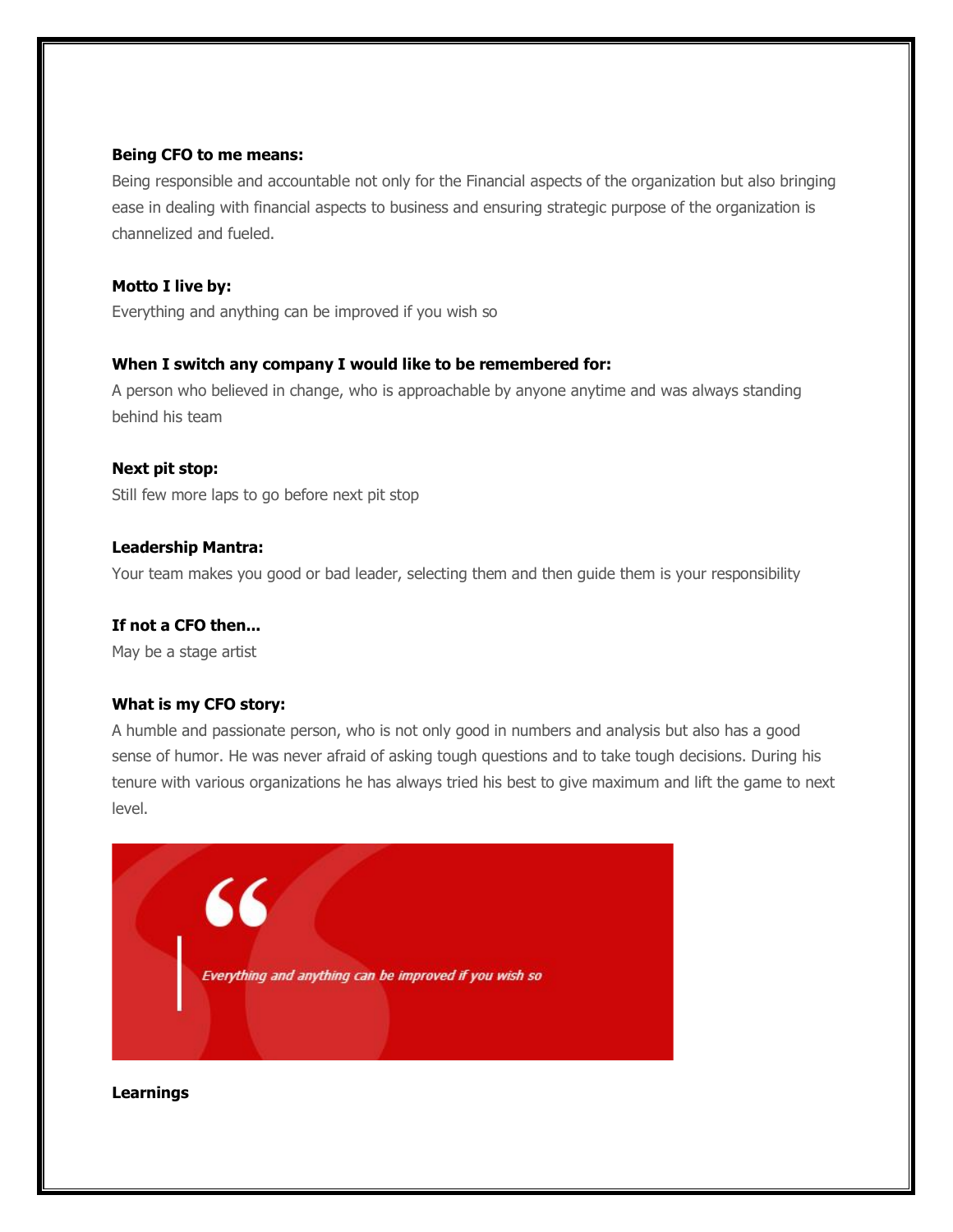#### **What leader/mentor do I look up to and why?**

There is no one leader or mentor who is my role model as I try to pick up the good things learnings from all with whom I have interacted or observed. I visualize them in any tough situation and think what they would have done and then decide whether I need to do their way or my way.

# For the whim of it, one deal in the history of business I wish I had done or been a part **of/Why?:**

I wish, I would have been a part of the initial fund raising by some of the organizations like Paytm and Flipkart as those were the first time these new businesses/areas emerged on Indian business landscape and I can only imagine how exiting, challenging and learning experience that would have been and also rewarding.

## **Most overrated financial advice?**

Spend less now and save, save and save more for later, even though savings are must but we sometimes over stress on it.

#### **Value creation to me means?**

You create value when it is not temporary and which you can use anytime

#### **What have failures taught me?**

That you can always bounce back

#### **From my previous experience, the biggest learning that has remained with me?**

Before you start acting on any problem/issue/situation, first try and understand root-cause/reason and then find appropriate solutions

#### **One misconception that CFOs have about themselves?**

As they are able to manage overall companies finance in a structured way, they will be able to manage their own finances with that much rhythm and structure.

#### **One responsibility/thing that very few understand about CFO function?**

CFO function is not only responsible for numbers and controls but also actively participate in overall growth and strategy implementation of the organization

#### **What role does spirituality play in my life & leadership?**

Spirituality is very relative, as for me understanding my purpose of being there both in personal and professional life, taking complete responsibility of my actions and understanding the role others play in fulfilling my purpose is a spirituality to me

# **In the War Zone**

#### **A heroic moment in your professional life:**

I will call it proud moment rather heroic when I received an appreciation and recognition from Chairman and also MD for the role I played in one of the path defining deal in Max Life Insurance